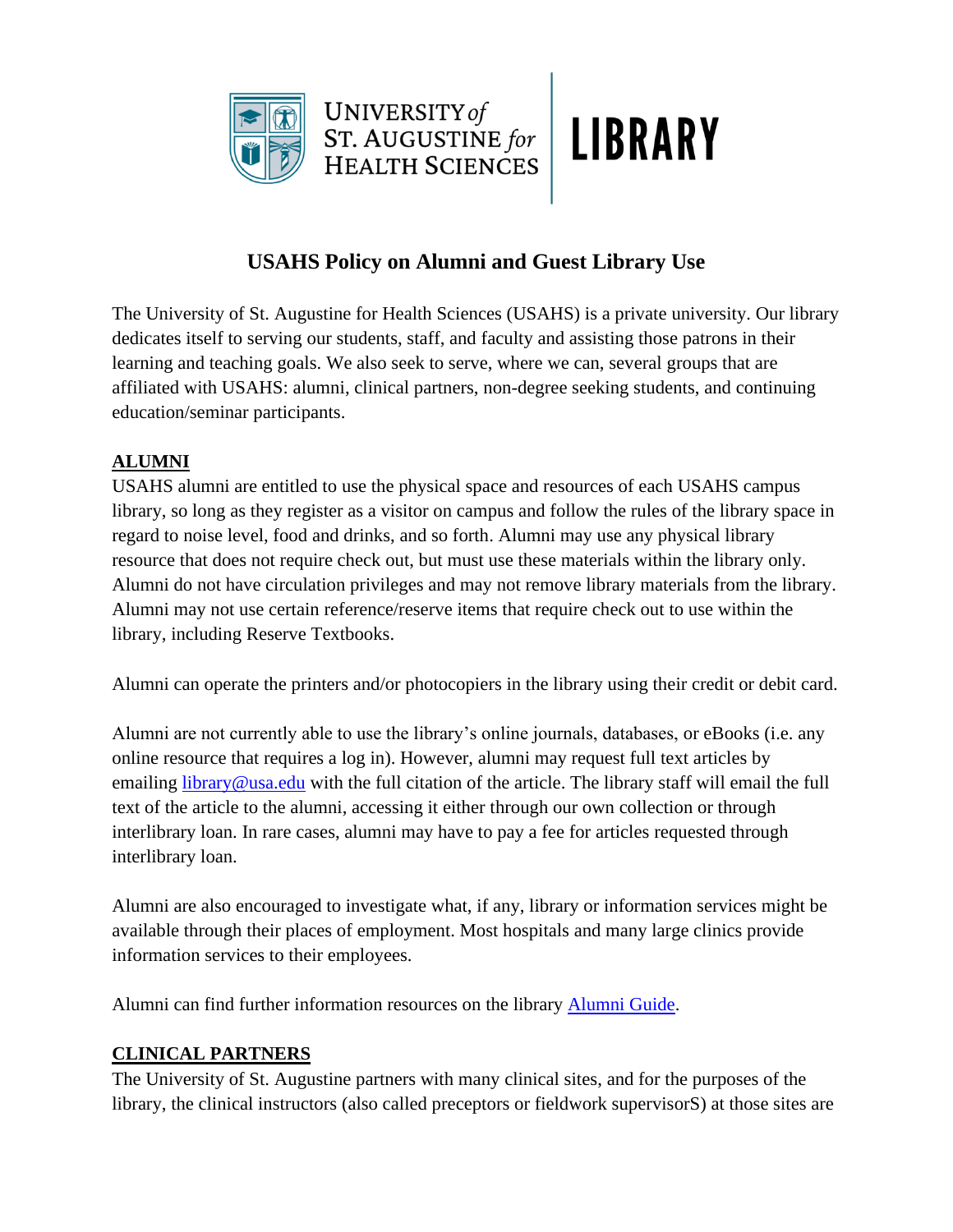considered "faculty". As such, clinical instructors have full access to the library's online journals, databases, and eBooks and can access these resources from their own locations. Clinical sites receive login information to access the library's online resources from the Clinical Education department, but may contact library staff for assistance in accessing and using those resources. One-on-one support to clinical instructors may not be possible depending on the library staff's workload. We ask that clinical instructors make use of the online tutorial videos and other tools before contacting the library directly.

Clinical instructors may request full text articles unavailable in the USA library's online holdings by emailing [library@usa.edu](mailto:library@usa.edu) with the full citation of the article. The library staff will email the full text of the article to the clinical instructor after receiving it from another library via interlibrary loan.

In the rare case that a clinical instructor is physically on one of the University's campuses, s/he is entitled to use the physical space and resources of each USAHS campus library, so long as s/he registers as a visitor on campus and follow the rules of the library space in regard to noise level, food and drinks, and so forth. Clinical instructors may use any physical library resource that does not require check out, but must use these materials within the library only. Clinical instructors do not have circulation privileges and may not remove library materials from the library. Clinical instructors may not use certain reference/reserve items that require check out to use within the library, including Reserve Textbooks.

#### **NON-DEGREE SEEKING STUDENTS**

Students who are enrolled in or are auditing one or more courses at the University but have not been accepted into a degree program have full access to the library's online journals, databases, and eBooks and can access these resources from their own locations. Non-degree seeking students should use their USA email address and password to gain access to the library's online resources.

Non-degree seeking students do not have borrowing privileges. In the rare case that a non-degree seeking student is physically on one of the University's campuses, s/he is entitled to use the physical space and resources of each USAHS campus library, so long as s/he registers as a visitor on campus and follow the rules of the library space in regard to noise level, food and drinks, and so forth. Non-degree seeking students may use any physical library resource that does not require check out, but must use these materials within the library only. Non-degree seeking students may not use certain reference/reserve items that require check out to use within the library, including Reserve Textbooks.